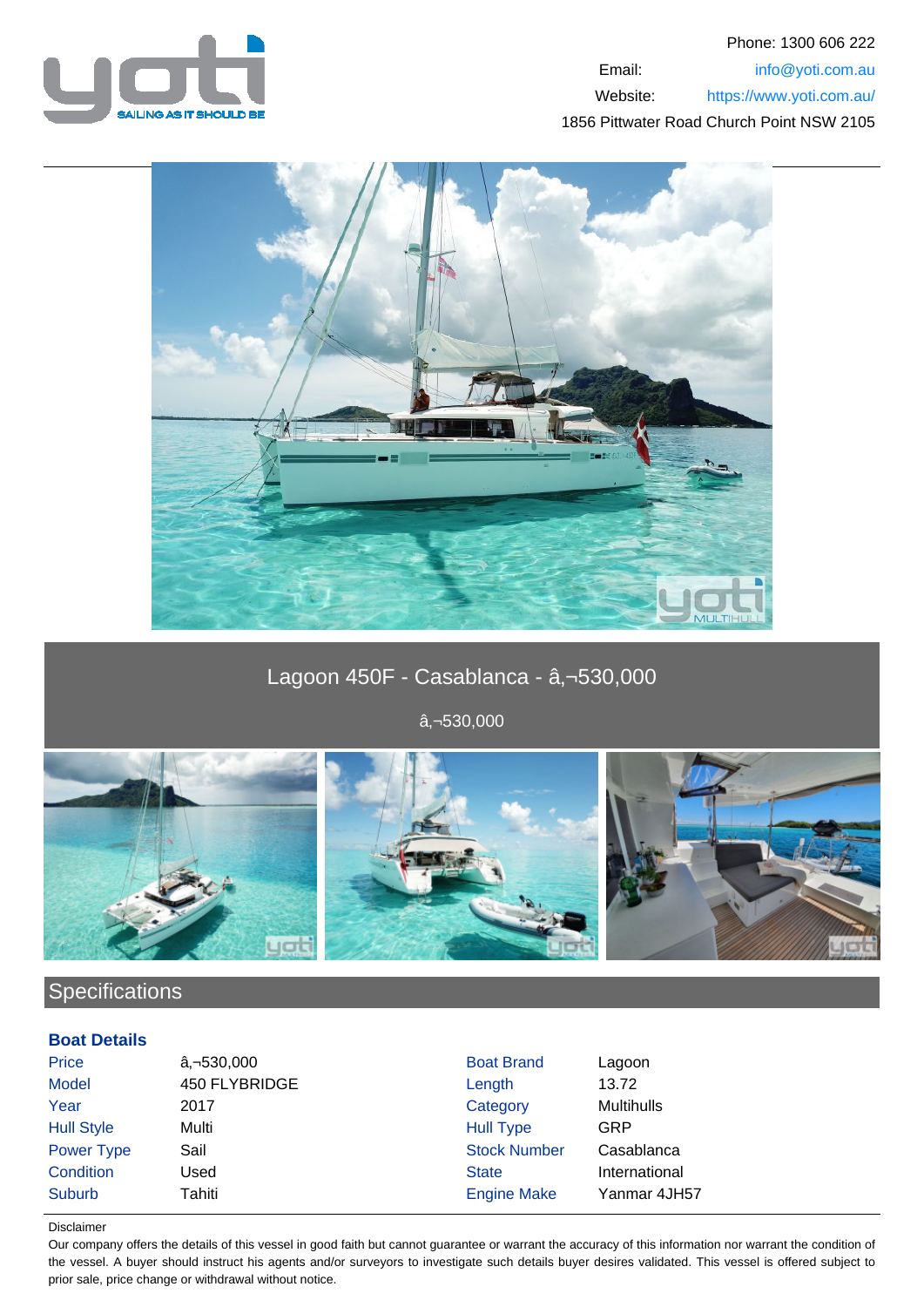

## **Description**

'Casablanca' is a 2017 Lagoon 450 Flybridge Owners' version now for sale exclusively with the team at YOTI.

Ordered as the three cabin owners' version and originally delivered in France to an Australian client, this 450F cruised into the South Pacific and was sold to her very capable current owner in October 2018. He has continued her adventures in the Pacific with intelligent and currents upgrades made during his ownership.

Ordered with the upgraded 57hp Yanmar diesels, a 4kva genset and davits with upgraded electrical winch carrying a Highfield 360 Classic Hypalon with steering wheel and electric start 30hp Mercury. The hulls are class leading in their volume and provide for open and airy cabins for all with more opening hatches ensure the ultimate in accommodation for you and your guests.

'Casablanca' is a fantastic and well thought out example of this model to ensure the ultimate in outdoor comfort.

Lying in French Polynesia, 'Casablanca' is in excellent condition and provides excellent opportunity to own the world's most popular 45ft catamaran. Contact us for more details.

| <b>Features</b>                   |                                                                               |
|-----------------------------------|-------------------------------------------------------------------------------|
| <b>Designer</b>                   | Marc Van Peteghem & Vincent Lauriot Pr©vost (VPLP)                            |
| <b>Builder</b>                    | CNB Lagoon                                                                    |
| Water (Potable) Capacity (I)      | Upgraded to 700L Rotomolded tank.                                             |
| <b>Hull Construction Material</b> | Polyester infused with high quality anti-osmotic resin. Balsa cored hull with |
|                                   | end grain balsa and solid laminate under waterline. White gelcoat.            |
| <b>Hull Type</b>                  | Catamaran                                                                     |
| <b>Deck Construction Material</b> | End gain balsa cored deck infused with high quality anti-osmotic resin.       |
|                                   | White moulded non-skid gelcoat.                                               |
| Length (feet)                     | 45' 10"                                                                       |
| Length $(m)$                      | 13.96                                                                         |
| Beam/Width (m)                    | 7.87m                                                                         |
| Draft (m)                         | 1.3 <sub>m</sub>                                                              |
| <b>Keel/Ballast</b>               | 2 x mini keels.                                                               |
| <b>Displacement</b>               | 16,900kg                                                                      |
| <b>Engine Notes</b>               | 2 x Yanmar 4JH57 - Common Rail (upgraded).                                    |
|                                   | Full service record since new.                                                |
| <b>Engine Hours</b>               | 2760 (port) & 2498 (stbd)                                                     |
| Horse Power (hp)                  | 57Hp each                                                                     |
| <b>Engine Room</b>                | Soundproofed compartments with ample room to work around engines.             |
|                                   | Fully ventilated through electrical extraction fan.                           |
| Generator                         | 4 KVA Onan Generator - 2785 hrs.                                              |

#### Disclaimer

Our company offers the details of this vessel in good faith but cannot guarantee or warrant the accuracy of this information nor warrant the condition of the vessel. A buyer should instruct his agents and/or surveyors to investigate such details buyer desires validated. This vessel is offered subject to prior sale, price change or withdrawal without notice.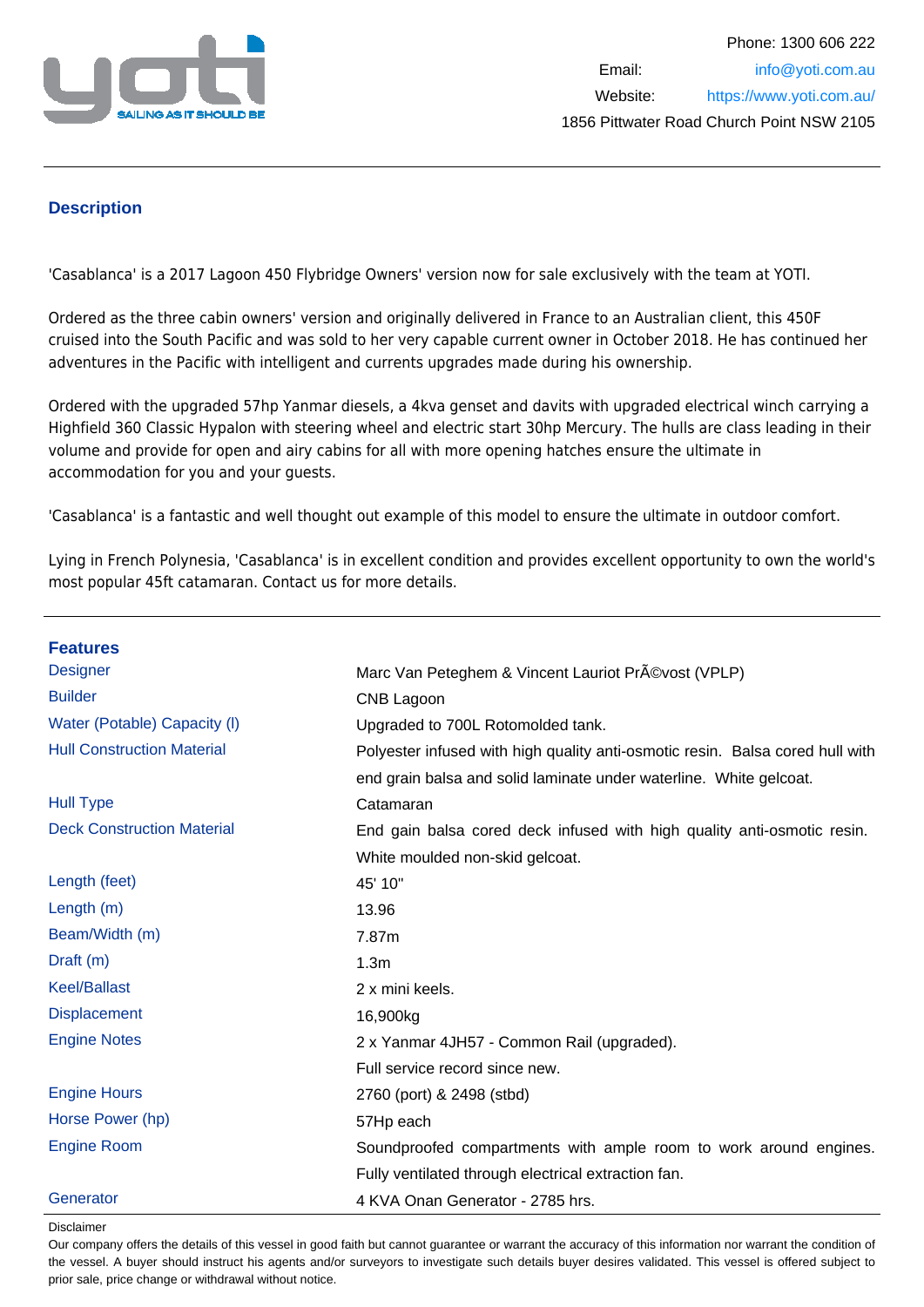

| <b>Number of Batteries</b>                | 600 AH Lifepo4 house batteries. 2 x 110Ah start batteries. 160 amp             |
|-------------------------------------------|--------------------------------------------------------------------------------|
|                                           | chargers. 2x 125Ah alternators.                                                |
| <b>Fuel Type</b>                          | Diesel                                                                         |
| <b>Number of Fuel Tanks</b>               | 2 x 520L alloy tanks with fuel filters and shut off valve.                     |
| Propeller                                 | 3-blade folding propellers.                                                    |
| <b>Steering System</b>                    | Mechanical steering with autopilot.                                            |
| <b>Accomodation Notes</b>                 | 3 cabin owners' version. On the port side of the vessel, you have 2 VIP        |
|                                           | guest cabins each with large double berths which include optional under        |
|                                           | bed slats, high quality mattress, plentiful storage and ensuite bathrooms.     |
|                                           | The starboard side is the owners retreat - complete with the optional          |
|                                           | storage replacing the often redundant sofa and ensuring that you have          |
|                                           | sufficient storage for extended trips aboard. For the occasional overflow      |
|                                           | visitors, the owners have added the option of an additional double berth       |
|                                           | conversion in the main saloon, with matching infill cushions. Inside there is  |
|                                           | full curtains including full window saloon curtains ensuring the ultimate in   |
|                                           | privacy. Each overhead hatch has dual flyscreens and black out screens.        |
|                                           | Fans installed in saloon and cabins.                                           |
| <b>Number of Berths</b>                   | $6 + 2$                                                                        |
| <b>Number of Showers</b>                  | 3 ensuite showers + 2 hot and cold pressure cockpit shower - one on each       |
|                                           | transom.                                                                       |
| <b>Shower Type</b>                        | 60 Itr electric + heat exchanger water heater.                                 |
| <b>Number of Toilets</b>                  | 3 ensuite bathrooms, all with separate showers and heads with optional         |
|                                           | teak flooring. The toilets are all electric flush. Each head comes with 80 ltr |
|                                           | holding tank.                                                                  |
| <b>Galley Notes</b>                       | U-shape galley located on the port side benefitting for the new galley         |
|                                           | layout.                                                                        |
|                                           | 6 set dishwasher, 5kg washer Bosch 2021.                                       |
| <b>Stove</b>                              | 3 burner gas stove and oven with grill.                                        |
| Refrigeration                             | 2 x 130L Fridges (1 stainless steel) + additional stainless steel fridge.      |
| <b>Number of Sinks</b>                    | Double stainless steel sink with hot cold mixer tap and salt/ freshwater       |
|                                           | manual foot pump.                                                              |
| <b>Entertainment and Appliances Notes</b> | Fabulous Fusion player with USB compatibility and waterproof speakers in       |
|                                           | the cockpit along with separate remote control and waterproof speakers on      |
|                                           | the flybridge. LED TV 32" with electric lift in saloon.                        |
| Anchor / Winch                            | 1700 Watt anchor windlass, 44 kg Rocna anchor. Windlass remote and             |
|                                           | chain counter at helm.                                                         |
|                                           | 80M D12 Chain (2021) Composite cross beam with chain run and forestay          |
|                                           | chain plate. 8 mooring cleats.                                                 |
| <b>Bilge Pump</b>                         | 2 x manual bilge pumps. 2 x automatic bilge pumps. 2 x manual release          |
|                                           |                                                                                |

Disclaimer

Our company offers the details of this vessel in good faith but cannot guarantee or warrant the accuracy of this information nor warrant the condition of the vessel. A buyer should instruct his agents and/or surveyors to investigate such details buyer desires validated. This vessel is offered subject to prior sale, price change or withdrawal without notice.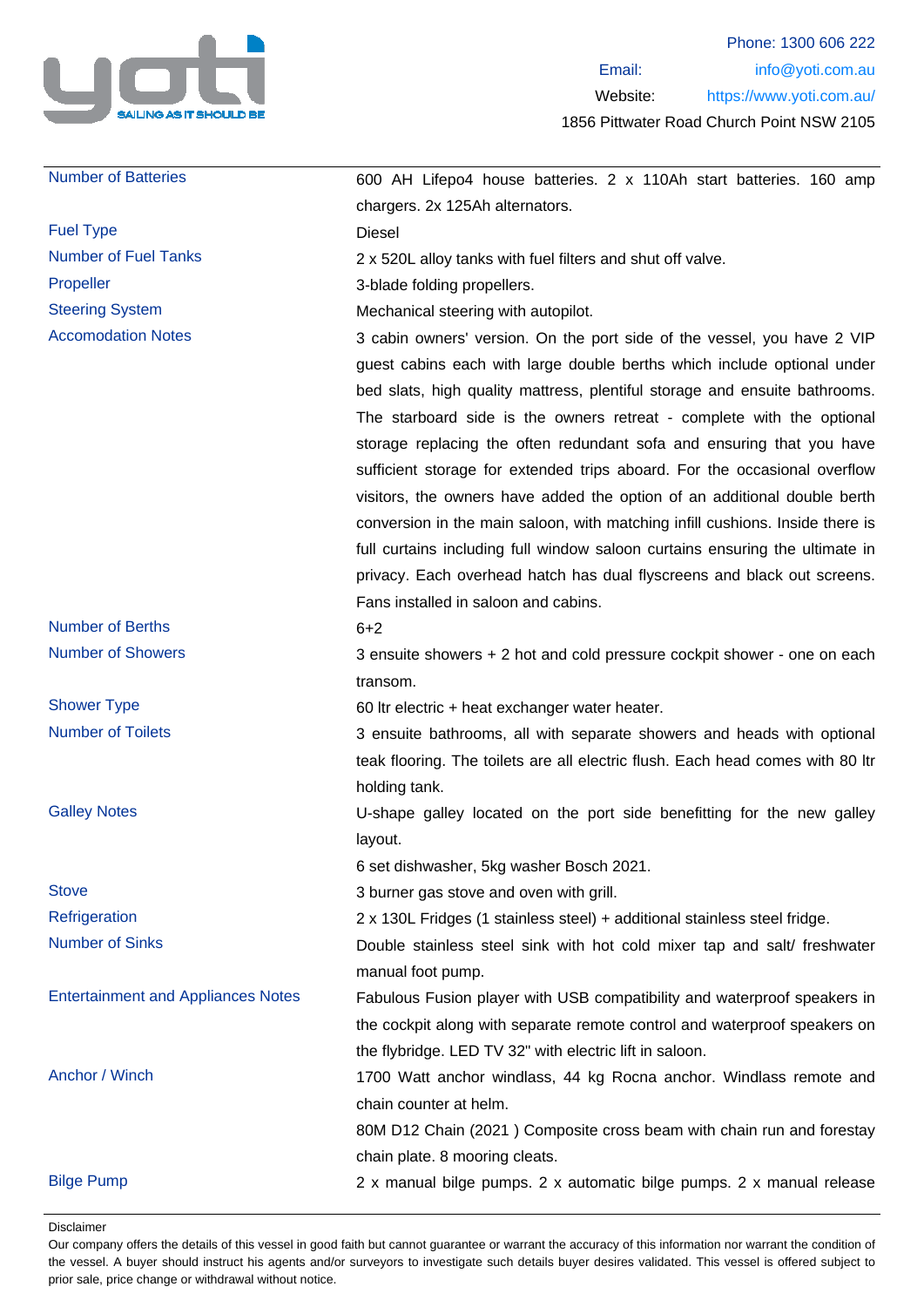

|                               | bilge pumps.                                                                |
|-------------------------------|-----------------------------------------------------------------------------|
| <b>Deck Gear</b>              | Outboard engine bracket. Fresh and sea water electric deck wash pump        |
|                               | and hose. Freshwater dock inlet.                                            |
| Mast/Rigging                  | Z-spar mast and rigging. Tripod double spreader alloy rig mast. Alloy boom. |
|                               | Stainless steel wire rigging.                                               |
|                               | Boom bag with lazy jacks (2021) Deck light. Spectra genoa halyard. Pre      |
|                               | stretched mainsheet. Genoa sheets. Boom topping lift. Pre stretched         |
|                               | traveller lines.                                                            |
| Sail Inventory                | Fully battened square top mainsail (with lagoon logo) on ball bearing cars  |
|                               | with 2-1 Spectra halyard. Ripple reefs, slab reefing. Furling headsail with |
|                               | UV projection. Code zero rig and pole, Doyle Code zero 2019.                |
| <b>Electrics</b>              | USB sockets in all cabins. Factory prepared generator pre-fit. 4 x          |
|                               | professionally installed solar panels on davits. 3000 Inverter/charger -    |
|                               | Multipluss II 3000 watt with power assist to generator.                     |
|                               | Interior has upgraded lighting throughout. Full LED system with dimmable    |
|                               | indirect strip lighting making it a breeze to set the mood onboard. All LED |
|                               | Nav lights.                                                                 |
| <b>Electronics Navigation</b> | B&G instruments - GPS, Sounder/Log, Wind, AutoPilot with remote.            |
|                               | Compass. AIS 400 transceiver with antenna coupling. B&G 4G Radar. B&G       |
|                               | rudder joystick at navigation station. B&G WIFI module. Zeus 12" chart      |
|                               | plotter at helm station.                                                    |
| <b>Dinghy</b>                 | Highfield 360 Classic Hypalon with steering wheel and electric start, 2019. |
|                               | Twin davits with upgraded electrical winch for retrieving the tender.       |
| <b>Safety Gear</b>            | 6 x life jackets, flares, fire extinguisher, fire blanket.                  |
| Covers                        | Full cockpit cushions fwd, cockpit cushions on the bow, full sides with     |
|                               | windows around the aft cockpit, sun lounging cushions on the flybridge,     |
|                               | flybridge stainless steel and canvas bimini. Sun lounger pads for the       |
|                               | trampoline.                                                                 |
| Watermaker / De-Sal           | Rainman 220V AC fully integrated watermaker, 140 litre/H, 2021              |
| Radio                         | B&G V60 with H60 Handset at helm station (2021).                            |
| <b>Remarks</b>                | Sea jet grey - Applied May 2021                                             |
| <b>Vessel Name</b>            | Casablanca                                                                  |
|                               |                                                                             |
| <b>Engine Details 1</b>       |                                                                             |
| <b>Engine Make</b>            | Yanmar 4JH57                                                                |
| <b>Engine Hours</b>           | 2760                                                                        |
| <b>Horse Power</b>            | 57                                                                          |
| <b>Fuel Type</b><br>Propeller | <b>Diesel</b><br>3-blade folding                                            |
|                               |                                                                             |

Disclaimer

Our company offers the details of this vessel in good faith but cannot guarantee or warrant the accuracy of this information nor warrant the condition of the vessel. A buyer should instruct his agents and/or surveyors to investigate such details buyer desires validated. This vessel is offered subject to prior sale, price change or withdrawal without notice.